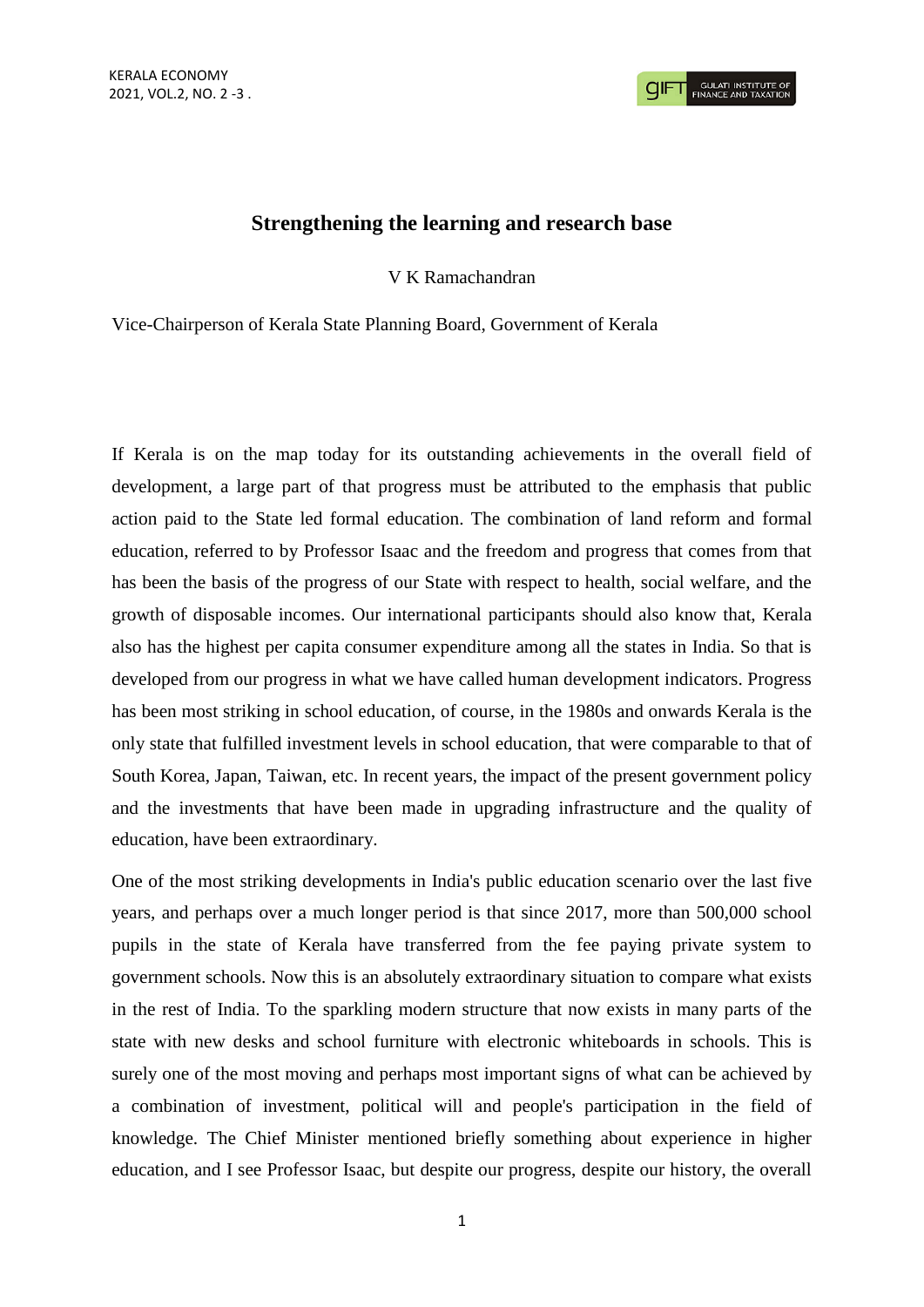KERALA ECONOMY

experience has been that the state is yet to establish itself as an outstanding location for higher learning and research.

The knowledge economy must be based on a strong, independent flourishing and inclusive system of higher education with systematic, that is not ad hoc state support. It is, as Professor Lundvall said that may not be a sufficient condition, but certainly this is a necessary condition for our knowledge economy and knowledge society.

The broad themes that are of immediate importance to us in the area of higher education are as follows. One is the whole problem with higher education finance. This is an enormous problem particularly in the state in an economic structure where we are perpetually in a state of financial stringency and difficulties. Take for instance, a university that serves in the northern district, Kannur University. We spend about Rs.75 crores non plan and Rs.22 crores plan expenditure. This is what we allocate or what we spend to something else. So the plan expenditure that we allocate to a university that serves about 25000 to 30,000 people on the main campus and is accountable to about 150,000 people altogether. We spend only about Rs.22 crores in the plan and about Rs.75 crores on regular expenditure in a year. How we're going to break through this is an enormous question.

The second area is that of curricular innovation strategies to strengthen our specific disciplinary knowledge, while simultaneously introducing methodological development from other disciplines at later stages of education of the higher education system. The third area is trying to explore how new technologies of instructions moves for instance, but can best be introduced in colleges and universities and set up inter university groups for sharing knowledge.

The next area which is very important for us is institutional innovation. Learning from and establishing successful institutional innovations to make Kerala's universities academically autonomous and develop flexible administrative regulations that are transparent and responsive to the requirements of teachers and students. The next area in which we are trying to study and concentrate our attention is networks for teaching, research and student exchange that is to substantially expand our national and transnational networks for teaching, research and student exchange. We are looking very seriously at how to expand innovations in libraries, technology and information availability to college students, university students all over the state. Finally, we need to retain and strengthen the socially inclusive character of higher education, which is our historical heritage and legacy.

2